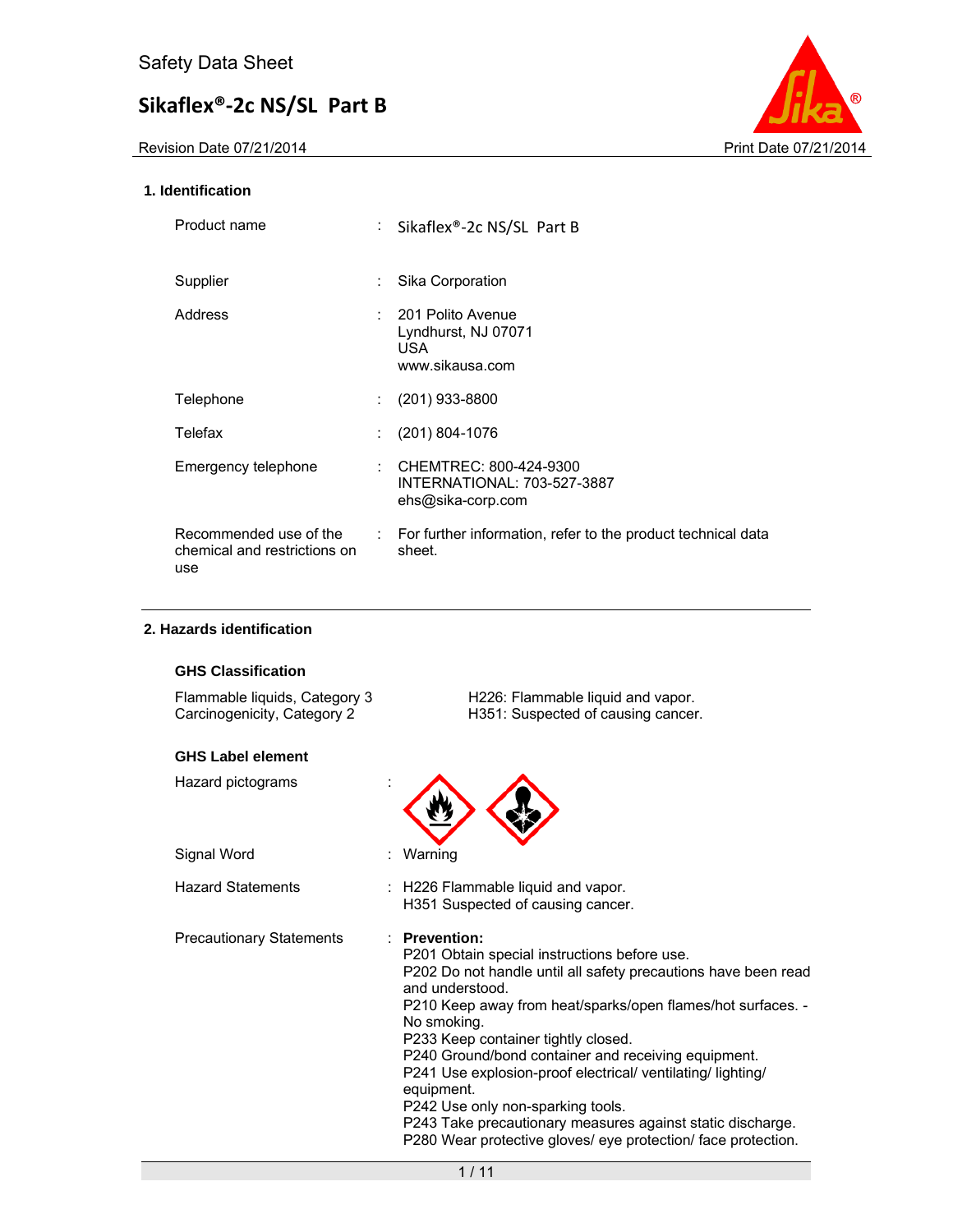Revision Date 07/21/2014 **Print Date 07/21/2014** Print Date 07/21/2014



|         | <b>Response:</b><br>P303 + P361 + P353 IF ON SKIN (or hair): Remove/ Take off<br>immediately all contaminated clothing. Rinse skin with water/<br>shower.<br>P308 + P313 IF exposed or concerned: Get medical advice/<br>attention.<br>P370 + P378 In case of fire: Use dry sand, dry chemical or<br>alcohol-resistant foam for extinction.<br>Storage:<br>P403 + P235 Store in a well-ventilated place. Keep cool.<br>P405 Store locked up.<br>Disposal:<br>P501 Dispose of contents/ container to an approved waste<br>disposal plant. |
|---------|------------------------------------------------------------------------------------------------------------------------------------------------------------------------------------------------------------------------------------------------------------------------------------------------------------------------------------------------------------------------------------------------------------------------------------------------------------------------------------------------------------------------------------------|
| Warning | : Reports have associated repeated and prolonged exposure to<br>some of the chemicals in this product with permanent<br>brain, liver, kidney and nervous system damage. Intentional<br>misuse by deliberate concentration and inhalation of vapors<br>may be harmful or fatal.                                                                                                                                                                                                                                                           |

See Section 11 for more detailed information on health effects and symptoms.

### **3. Composition/information on ingredients**

### **Hazardous ingredients**

| <b>Chemical Name</b> | <sup>1</sup> CAS-No. | Concentration (%)  |
|----------------------|----------------------|--------------------|
| xylene               | 1330-20-7            | $\ge$ = 5 - < 10 % |
| ethylbenzene         | 100-41-4             | $>= 1 - 52%$       |

There are no additional ingredients present which, within the current knowledge of the supplier and in the concentrations applicable, are classified as hazardous to health or the environment and hence require reporting in this section.

#### **4. First aid measures**

| If inhaled              | $\therefore$ Move to fresh air.<br>Consult a physician after significant exposure.                                                           |
|-------------------------|----------------------------------------------------------------------------------------------------------------------------------------------|
| In case of skin contact | : Take off contaminated clothing and shoes immediately.<br>Wash off with soap and plenty of water.<br>If symptoms persist, call a physician. |
| In case of eye contact  | : Remove contact lenses.<br>Keep eye wide open while rinsing.<br>If eye irritation persists, consult a specialist.                           |
| If swallowed            | : Clean mouth with water and drink afterwards plenty of water.<br>Do not give milk or alcoholic beverages.                                   |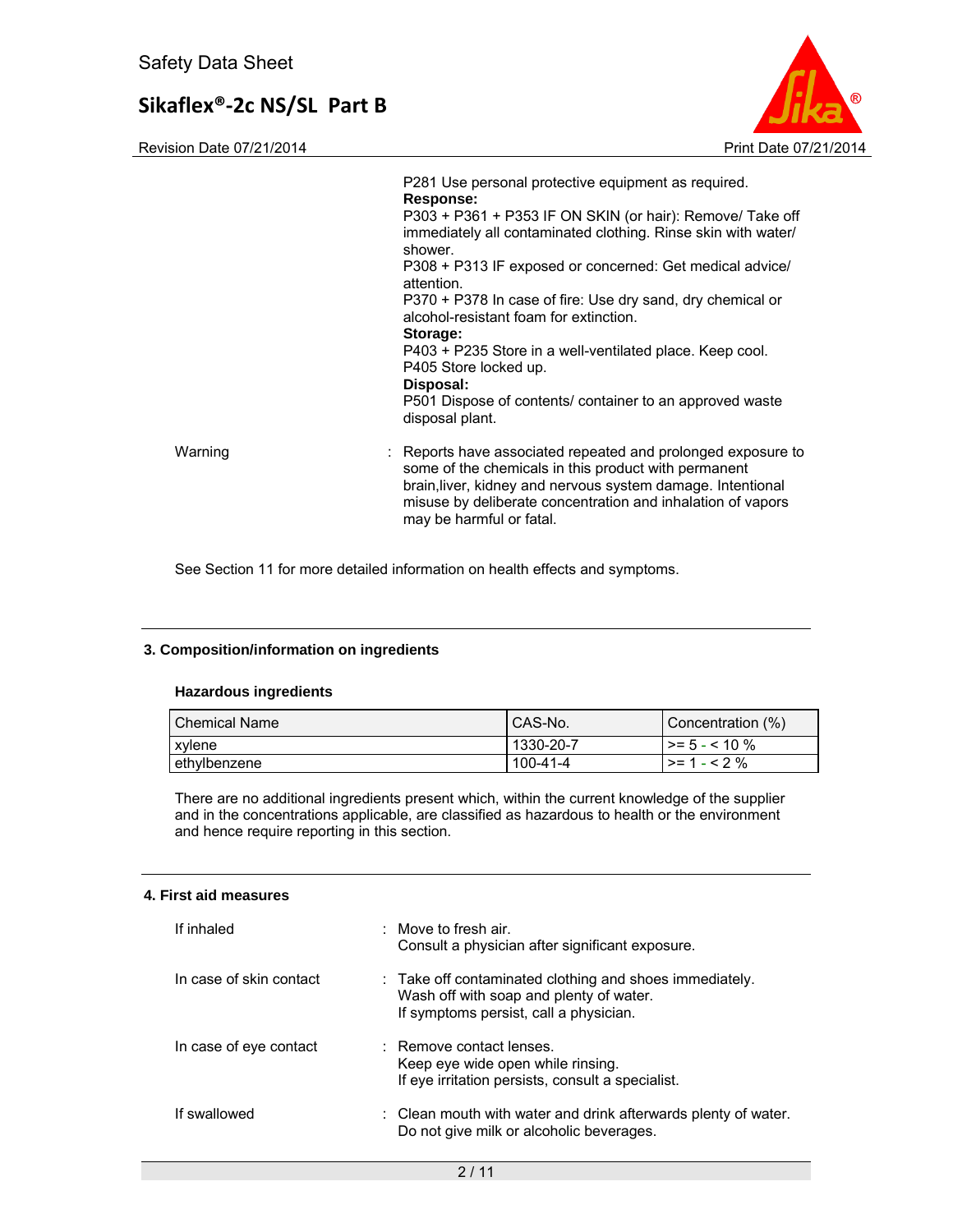Revision Date 07/21/2014 **Print Date 07/21/2014** 



|                                                                   | Never give anything by mouth to an unconscious person.                                                                        |
|-------------------------------------------------------------------|-------------------------------------------------------------------------------------------------------------------------------|
| Most important symptoms<br>and effects, both acute and<br>delayed | : No known significant effects or hazards.                                                                                    |
|                                                                   | See Section 11 for more detailed information on health effects<br>and symptoms.                                               |
| Protection of first-aiders                                        | : Move out of dangerous area.<br>Consult a physician.<br>Show this material safety data sheet to the doctor in<br>attendance. |
| Notes to physician                                                | $:$ Treat symptomatically.                                                                                                    |

### **5. Fire-fighting measures**

| Suitable extinguishing media                      | $\therefore$ Alcohol-resistant foam<br>Carbon dioxide (CO2)<br>Dry chemical                                                                                                                                                                                                     |
|---------------------------------------------------|---------------------------------------------------------------------------------------------------------------------------------------------------------------------------------------------------------------------------------------------------------------------------------|
| Unsuitable extinguishing<br>media                 | : Water                                                                                                                                                                                                                                                                         |
| Specific extinguishing<br>methods                 | : Use water spray to cool unopened containers.<br>Collect contaminated fire extinguishing water separately. This<br>must not be discharged into drains.<br>Fire residues and contaminated fire extinguishing water must<br>be disposed of in accordance with local regulations. |
| Special protective equipment<br>for fire-fighters | : In the event of fire, wear self-contained breathing apparatus.                                                                                                                                                                                                                |

### **6. Accidental release measures**

| Personal precautions.<br>protective equipment and<br>emergency procedures | : Use personal protective equipment.<br>Remove all sources of ignition.<br>Deny access to unprotected persons.<br>Beware of vapors accumulating to form explosive<br>concentrations. Vapors can accumulate in low areas.                   |
|---------------------------------------------------------------------------|--------------------------------------------------------------------------------------------------------------------------------------------------------------------------------------------------------------------------------------------|
| Environmental precautions                                                 | : Prevent product from entering drains.<br>If the product contaminates rivers and lakes or drains inform<br>respective authorities.<br>Local authorities should be advised if significant spillages<br>cannot be contained.                |
| Methods and materials for<br>containment and cleaning up                  | : Contain spillage, and then collect with non-combustible<br>absorbent material, (e.g. sand, earth, diatomaceous earth,<br>vermiculite) and place in container for disposal according to<br>local / national regulations (see section 13). |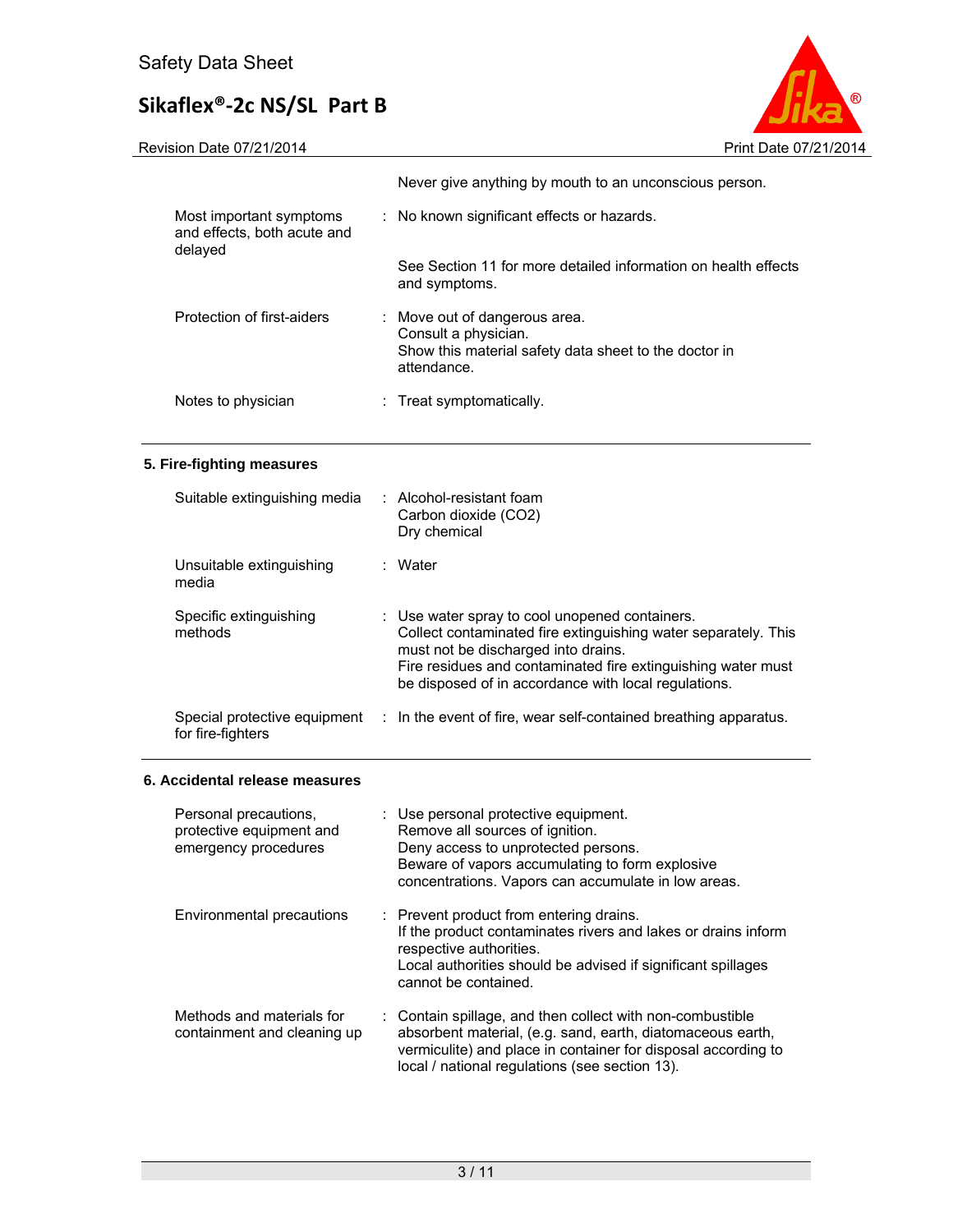

### **7. Handling and storage**

| Advice on safe handling     | : Do not breathe vapors or spray mist.<br>Avoid exceeding the given occupational exposure limits (see<br>section 8).<br>Do not get in eyes, on skin, or on clothing.<br>For personal protection see section 8.<br>Smoking, eating and drinking should be prohibited in the<br>application area.<br>Take precautionary measures against static discharge.<br>Open drum carefully as content may be under pressure.<br>Take necessary action to avoid static electricity discharge<br>(which might cause ignition of organic vapors).<br>Follow standard hygiene measures when handling chemical<br>products. |
|-----------------------------|-------------------------------------------------------------------------------------------------------------------------------------------------------------------------------------------------------------------------------------------------------------------------------------------------------------------------------------------------------------------------------------------------------------------------------------------------------------------------------------------------------------------------------------------------------------------------------------------------------------|
| Conditions for safe storage | : Store in original container.<br>Keep in a well-ventilated place.<br>Containers which are opened must be carefully resealed and<br>kept upright to prevent leakage.<br>Observe label precautions.<br>Store in accordance with local regulations.                                                                                                                                                                                                                                                                                                                                                           |
| Materials to avoid          | : no data available                                                                                                                                                                                                                                                                                                                                                                                                                                                                                                                                                                                         |

### **8. Exposure controls/personal protection**

| <b>Component</b> | CAS-No.        | Basis **       | Value       | <b>Exposure limit(s)*/</b><br>Form of exposure |
|------------------|----------------|----------------|-------------|------------------------------------------------|
| xylene           | 1330-20-7      | OSHA Z-1       | <b>TWA</b>  | 100 ppm<br>435 mg/m3                           |
|                  |                | <b>ACGIH</b>   | <b>TWA</b>  | 100 ppm                                        |
|                  |                | <b>ACGIH</b>   | <b>STEL</b> | 150 ppm                                        |
|                  |                | OSHA P0        | <b>STEL</b> | 150 ppm<br>655 mg/m3                           |
|                  |                | OSHA P0        | <b>TWA</b>  | $100$ ppm<br>435 mg/m3                         |
| ethylbenzene     | $100 - 41 - 4$ | <b>ACGIH</b>   | <b>TWA</b>  | 100 ppm                                        |
|                  |                | <b>ACGIH</b>   | <b>STEL</b> | 125 ppm                                        |
|                  |                | OSHA Z-1       | <b>TWA</b>  | $100$ ppm<br>435 mg/m3                         |
|                  |                | <b>OSHA P0</b> | <b>TWA</b>  | $100$ ppm<br>435 mg/m3                         |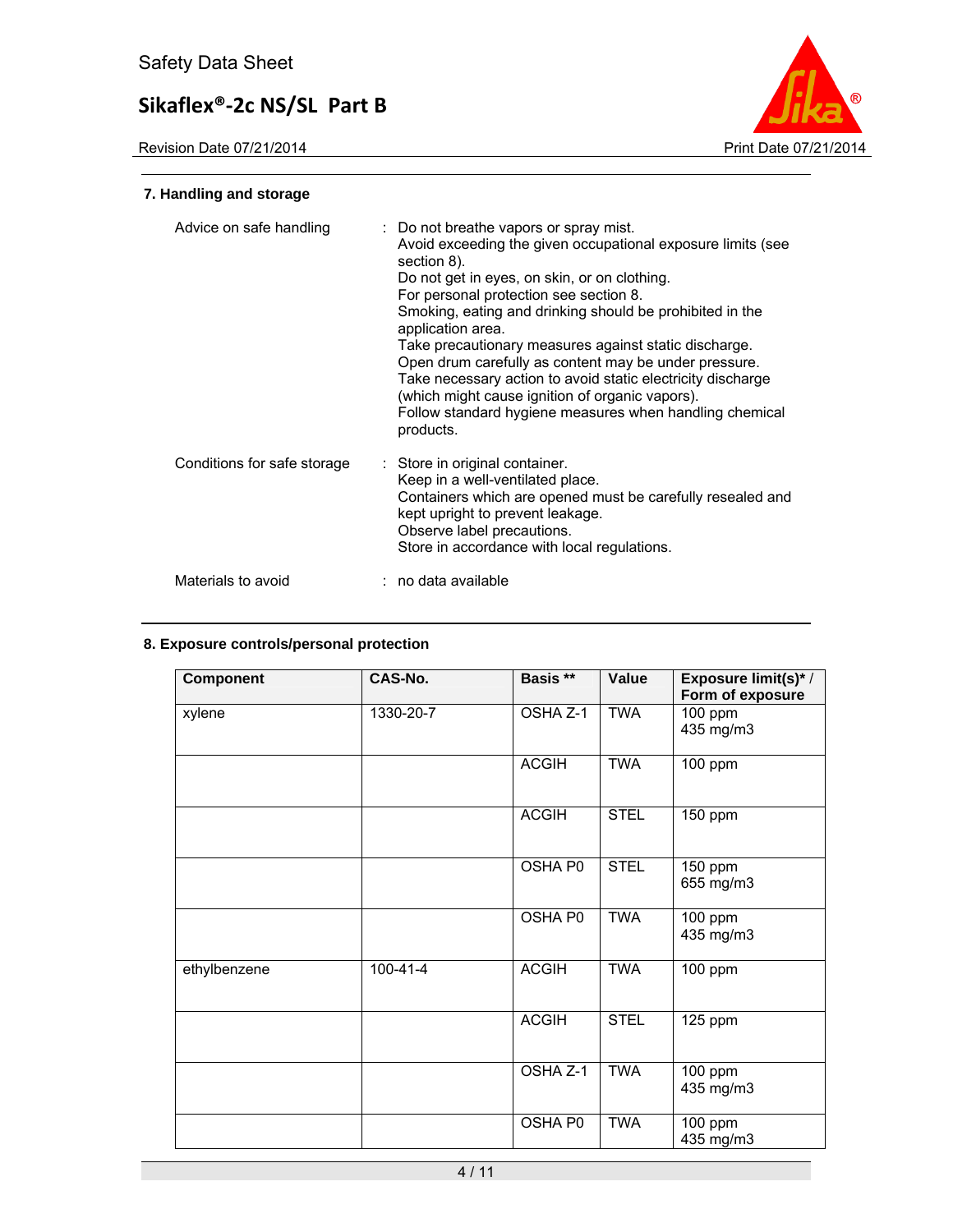

Revision Date 07/21/2014 **Print Date 07/21/2014** Print Date 07/21/2014

|  | OSHA P0 | <b>STEL</b> | 125 ppm   |
|--|---------|-------------|-----------|
|  |         |             | 545 mg/m3 |
|  |         |             |           |

\*The above mentioned values are in accordance with the legislation in effect at the date of the release of this safety data sheet.

### \*\***Basis**

ACGIH. Threshold Limit Values (TLV) OSHA P0. Table Z-1, Limit for Air Contaminat (1989 Vacated Values) OSHA P1. Permissible Exposure Limits (PEL), Table Z-1, Limit for Air Contaminant OSHA P2. Permissible Exposure Limits (PEL), Table Z-2 OSHA Z3. Table Z-3, Mineral Dust

| <b>Engineering measures</b> | : Use of adequate ventilation should be sufficient to control<br>worker exposure to airborne contaminants. If the use of this<br>product generates dust, fumes, gas, vapor or mist, use<br>process enclosures, local exhaust ventilation or other<br>engineering controls to keep worker exposure below any<br>recommended or statutory limits.<br>The engineering controls also need to keep gas, vapor or dust<br>concentrations below any lower explosive limits. |
|-----------------------------|----------------------------------------------------------------------------------------------------------------------------------------------------------------------------------------------------------------------------------------------------------------------------------------------------------------------------------------------------------------------------------------------------------------------------------------------------------------------|
|-----------------------------|----------------------------------------------------------------------------------------------------------------------------------------------------------------------------------------------------------------------------------------------------------------------------------------------------------------------------------------------------------------------------------------------------------------------------------------------------------------------|

### **Personal protective equipment**

| : Use a properly fitted NIOSH approved air-purifying or air-fed<br>respirator complying with an approved standard if a risk<br>assessment indicates this is necessary.                                                                                                                                                 |
|------------------------------------------------------------------------------------------------------------------------------------------------------------------------------------------------------------------------------------------------------------------------------------------------------------------------|
| The filter class for the respirator must be suitable for the<br>maximum expected contaminant concentration<br>(gas/vapor/aerosol/particulates) that may arise when handling<br>the product. If this concentration is exceeded, self-contained<br>breathing apparatus must be used.                                     |
|                                                                                                                                                                                                                                                                                                                        |
| : Chemical-resistant, impervious gloves complying with an<br>approved standard should be worn at all times when handling<br>chemical products if a risk assessment indicates this is<br>necessary.                                                                                                                     |
| : Safety eyewear complying with an approved standard should<br>be used when a risk assessment indicates this is necessary.                                                                                                                                                                                             |
| : Choose body protection in relation to its type, to the<br>concentration and amount of dangerous substances, and to<br>the specific work-place.                                                                                                                                                                       |
| : Avoid contact with skin, eyes and clothing.<br>Wash hands before breaks and immediately after handling the<br>product.<br>Remove respiratory and skin/eye protection only after vapors<br>have been cleared from the area.<br>Remove contaminated clothing and protective equipment<br>before entering eating areas. |
|                                                                                                                                                                                                                                                                                                                        |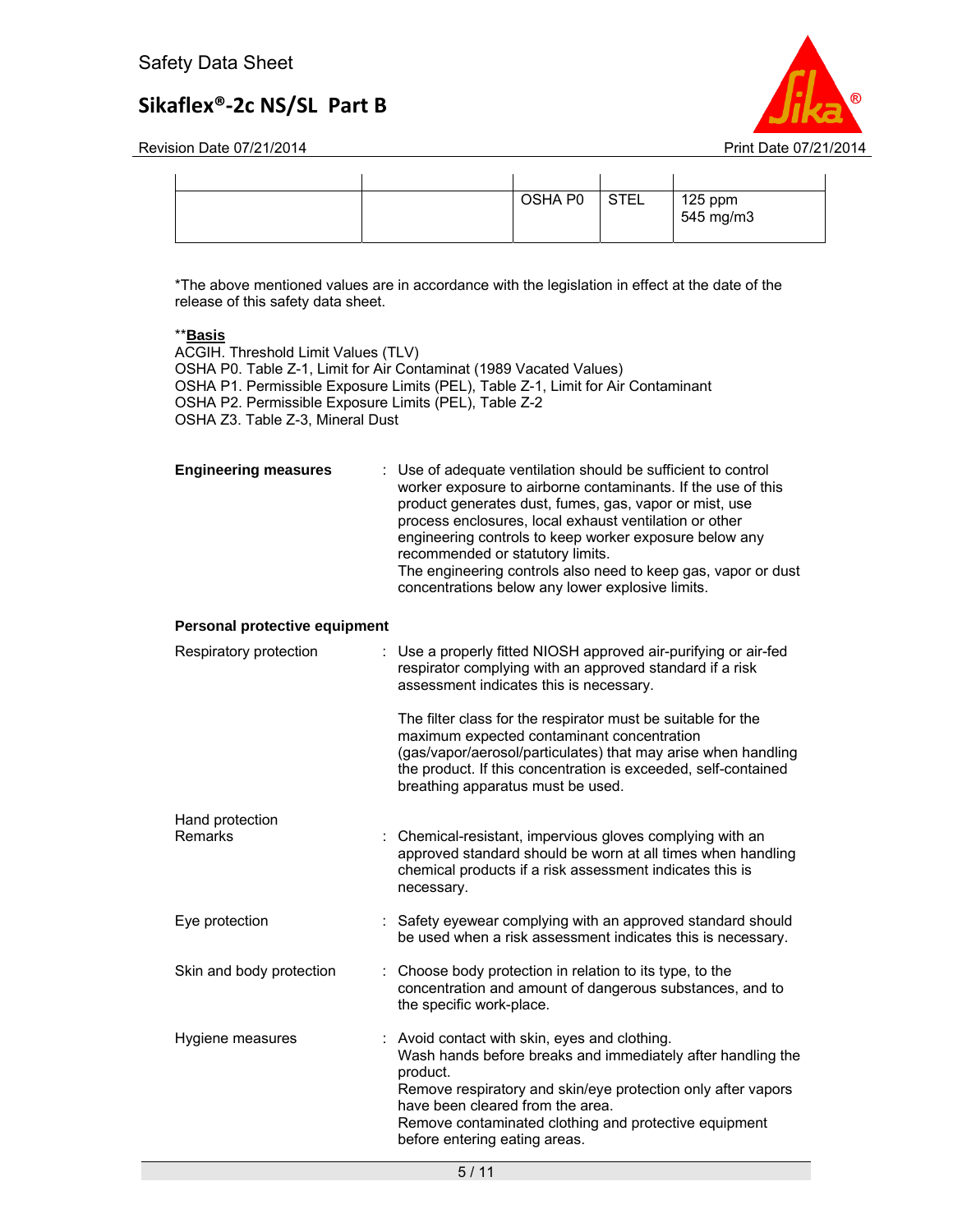

### **9. Physical and chemical properties**

| Appearance                                  |                             | liquid                                                      |
|---------------------------------------------|-----------------------------|-------------------------------------------------------------|
| Color                                       |                             | clear<br>transparent                                        |
| Odor                                        |                             | aromatic                                                    |
| Odor Threshold                              |                             | no data available                                           |
| Flash point                                 | ÷                           | 111.9 °F (44.4 °C)                                          |
| Ignition temperature                        |                             | 869 °F (465 °C)                                             |
| Decomposition temperature                   | ÷.                          | no data available                                           |
| Lower explosion limit (Vol%)                | $\mathcal{L}_{\mathcal{A}}$ | 1 %(V)                                                      |
| Upper explosion limit (Vol%) :              |                             | $7\%$ (V)                                                   |
| Flammability (solid, gas)                   |                             | no data available                                           |
| Oxidizing properties                        |                             | no data available                                           |
| Autoignition temperature                    | ÷.                          | no data available                                           |
| pH                                          |                             | no data available                                           |
| Melting point/range /<br>Freezing point     |                             | no data available                                           |
| Boiling point/boiling range                 |                             | no data available                                           |
| Vapor pressure                              |                             | 6.000 mmHg (7.9993 hpa)                                     |
| Density                                     | ÷                           | 1.02 g/cm3<br>at 68 °F (20 °C)                              |
| Water solubility                            | t.                          | no data available                                           |
| Partition coefficient: n-<br>octanol/water  |                             | no data available                                           |
| Viscosity, dynamic                          |                             | no data available                                           |
| Viscosity, kinematic                        |                             | no data available                                           |
| Relative vapor density                      |                             | no data available                                           |
| Evaporation rate                            |                             | no data available                                           |
| Burning rate                                |                             | no data available                                           |
| Volatile organic compounds<br>(VOC) content | ÷                           | Sikaflex $\mathbb{R}$ -2c NS (A) + (B) Combined<br>$19$ g/l |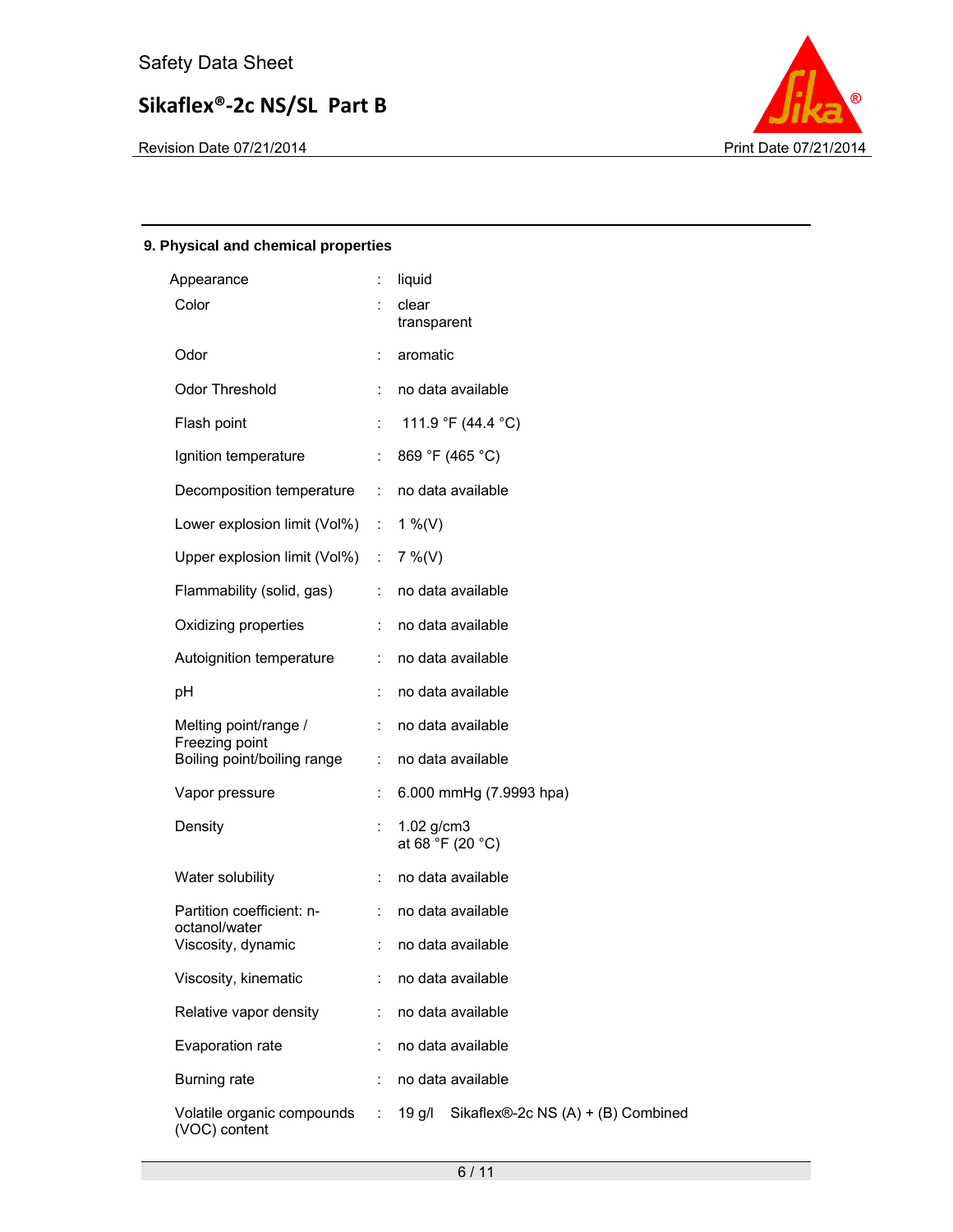

: < 50 g/l Sikaflex®-2c NS EZ Mix (A) + (B) Combined

: 38 g/l Sikaflex®-2c SL (A) + (B) Combined

### **10. Stability and reactivity**

| Reactivity                            | : No dangerous reaction known under conditions of normal use. |
|---------------------------------------|---------------------------------------------------------------|
| Chemical stability                    | : The product is chemically stable.                           |
| Possibility of hazardous<br>reactions | : Stable under recommended storage conditions.                |
|                                       | Vapors may form explosive mixture with air.                   |
| Conditions to avoid                   | : Heat, flames and sparks.                                    |
| Incompatible materials                | $:$ no data available                                         |

### **11. Toxicological information**

#### **Acute toxicity**

| <b>Product</b>            |                       |
|---------------------------|-----------------------|
| Acute oral toxicity       | $:$ no data available |
| Acute inhalation toxicity | : no data available   |

Acute dermal toxicity : no data available

### **Skin corrosion/irritation**

### **Product**

no data available

### **Serious eye damage/eye irritation**

### **Product**

no data available

### **Respiratory or skin sensitization**

### **Product**

no data available

### **Germ cell mutagenicity**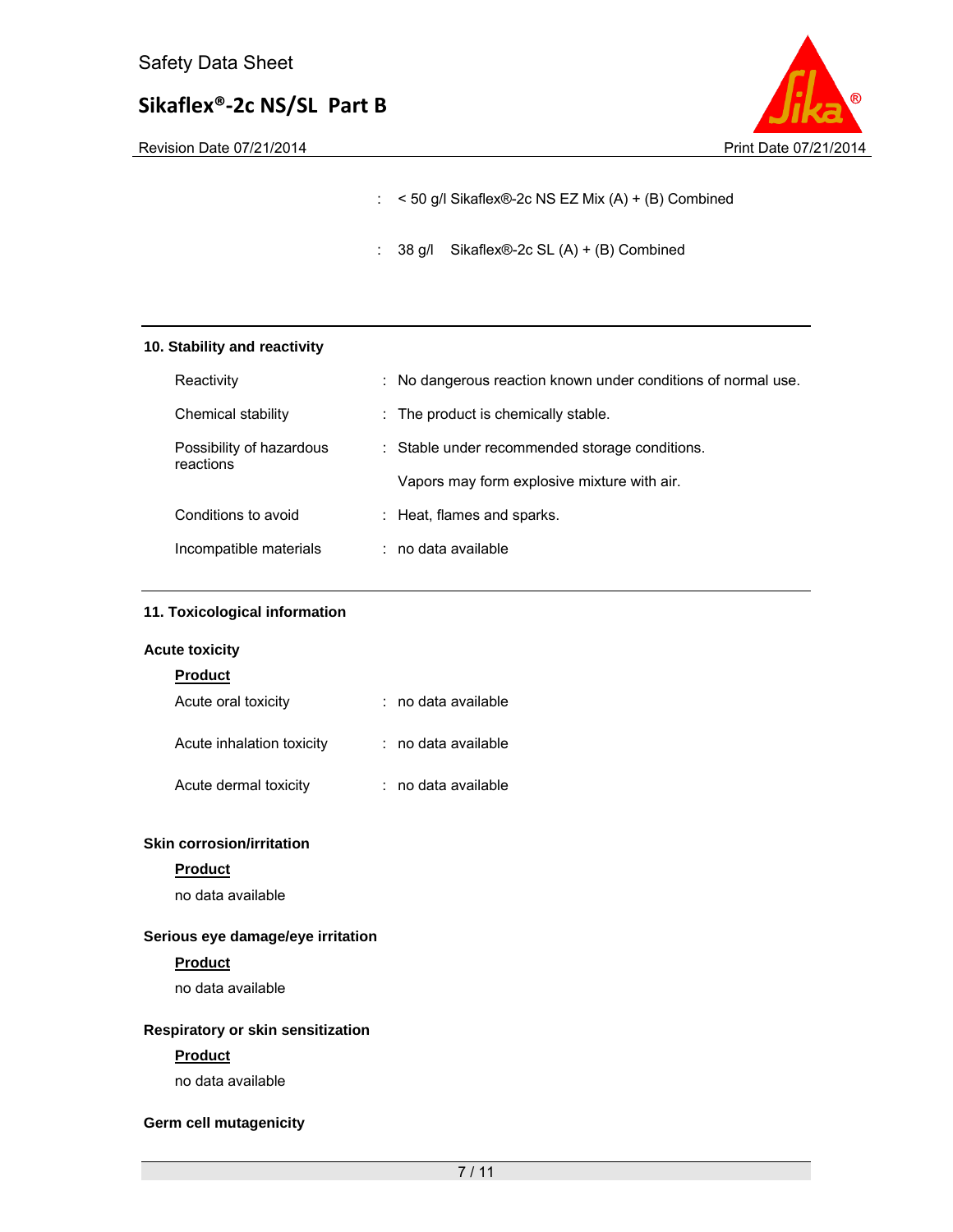Revision Date 07/21/2014 **Print Date 07/21/2014** Print Date 07/21/2014



# **Product**

Mutagenicity : no data available

### **Carcinogenicity**

### **Product**

Carcinogenicity : Suspected of causing cancer.

**IARC** Group 2B: Possibly carcinogenic to humans ethylbenzene 100-41-4 **NTP** not applicable

### **Reproductive Toxicity/Fertility**

**Product** 

Reproductive toxicity : no data available

### **Reproductive Toxicity/Development/Teratogenicity**

### **Product**

Teratogenicity **interpretent in the Contract Contract Teratogenicity** in the data available

### **STOT-single exposure**

### **Product**

Assessment: no data available

### **STOT-repeated exposure**

Reports have associated repeated and prolonged exposure to some of the chemicals in this product with permanent brain,liver, kidney and nervous system damage. Intentional misuse by deliberate concentration and inhalation of vapors may be harmful or fatal.

### **Product**

Assessment: no data available

### **Aspiration toxicity**

### **Product**

no data available

### **12. Ecological information**

Other information Do not empty into drains; dispose of this material and its container in a safe way. Avoid dispersal of spilled material and runoff and contact with soil, waterways, drains and sewers.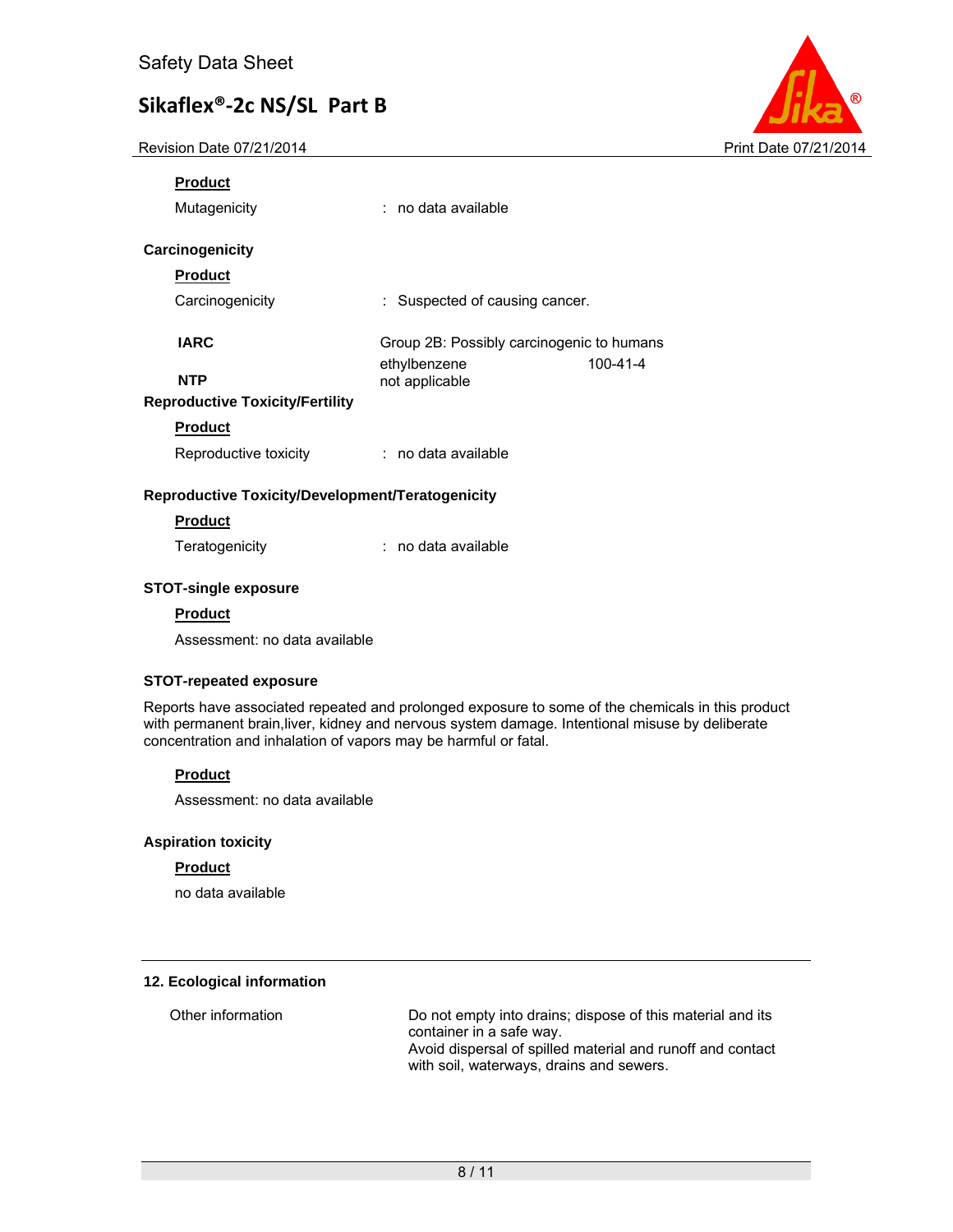Revision Date 07/21/2014 **Print Date 07/21/2014** Print Date 07/21/2014



### **13. Disposal considerations**

| Disposal methods       |                                                                                                                                                                                                                               |
|------------------------|-------------------------------------------------------------------------------------------------------------------------------------------------------------------------------------------------------------------------------|
| Waste from residues    | : Disposal of this product, solutions and any by-products should<br>at all times comply with the requirements of environmental<br>protection and waste disposal legislation and any regional<br>local authority requirements. |
| Contaminated packaging | : Empty containers should be taken to an approved waste<br>handling site for recycling or disposal.                                                                                                                           |

### **14. Transport information**

| <b>DOT</b><br>UN number<br>Description of the goods<br>Class<br>Packing group<br>Labels<br><b>Emergency Response</b><br>Guidebook Number                                                                                          | 1993<br>Flammable liquids, n.o.s.<br>(xylene)<br>3<br>Ш<br>3<br>128               |
|-----------------------------------------------------------------------------------------------------------------------------------------------------------------------------------------------------------------------------------|-----------------------------------------------------------------------------------|
| <b>IATA</b><br>UN number<br>Description of the goods<br>Class<br>Packing group<br>Labels<br>Packing instruction (cargo<br>aircraft)<br>Packing instruction<br>(passenger aircraft)<br>Packing instruction<br>(passenger aircraft) | 1993<br>Flammable liquid, n.o.s.<br>(xylene)<br>3<br>Ш<br>3<br>366<br>309<br>Y309 |
| <b>IMDG</b><br>UN number<br>Description of the goods<br>Class<br>Packing group<br>Labels<br>EmS Number 1<br>EmS Number 2                                                                                                          | 1993<br>FLAMMABLE LIQUID, N.O.S.<br>(xylene)<br>3<br>Ш<br>3<br>F-E<br>S-E         |
| Marine pollutant                                                                                                                                                                                                                  | no                                                                                |

DOT: As per 49CFR 173.150 (f) Combustible Liquid Exception, Material is Not Regulated. IMDG: For Limited Quantity special provisions reference IMDG Code Chapter 3.4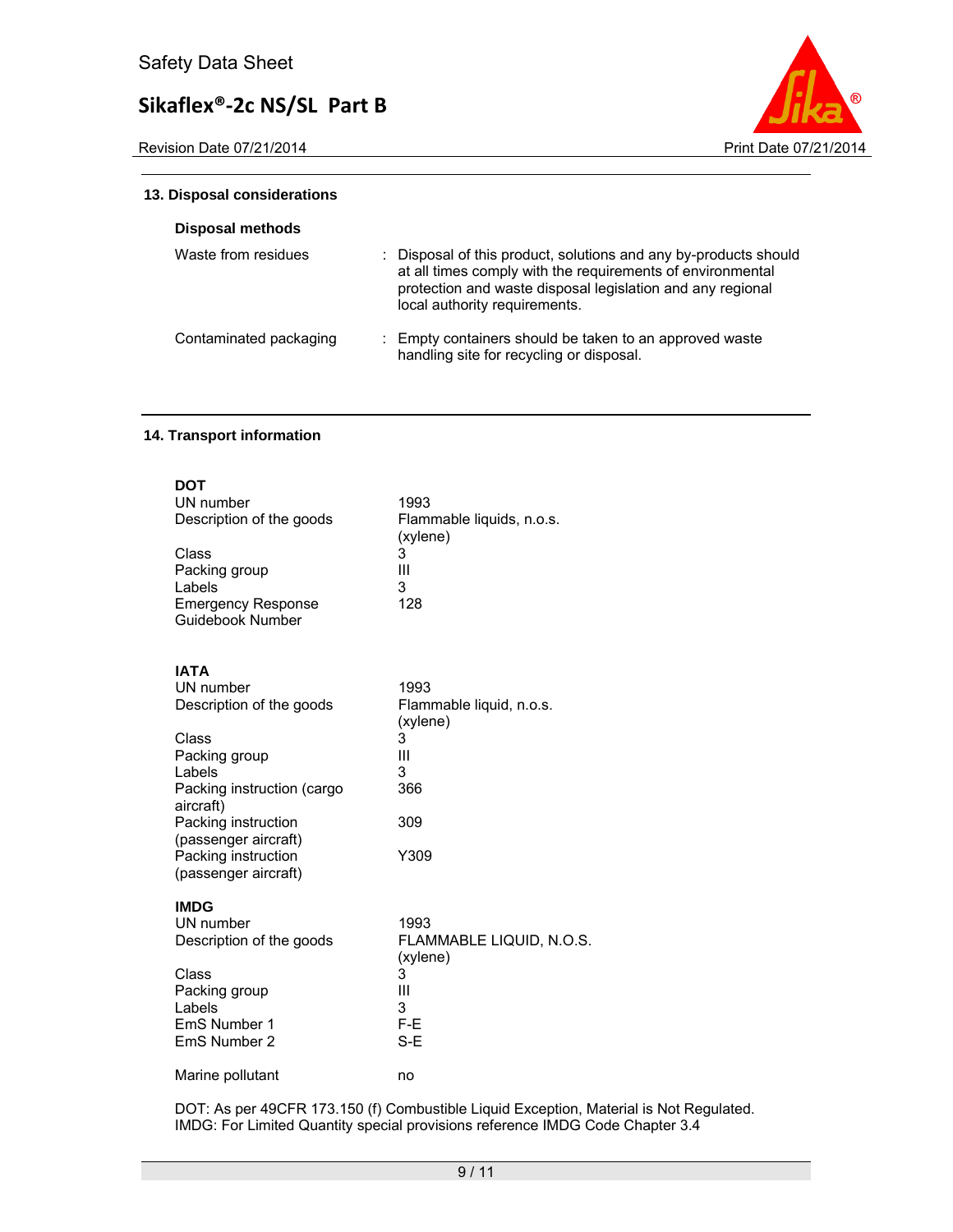Revision Date 07/21/2014 **Print Date 07/21/2014** 



**Special precautions for user** no data available

**Transport in bulk according to Annex II of MARPOL 73/78 and the IBC Code**  not applicable

#### **15. Regulatory information**

**TSCA list** : All chemical substances in this product are either listed on the TSCA Inventory or are in compliance with a TSCA Inventory exemption.

### **EPCRA - Emergency Planning and Community Right-to-Know**

#### **CERCLA Reportable Quantity**

This material does not contain any components with a CERCLA RQ.

### **SARA304 Reportable Quantity**

This material does not contain any components with a section 304 EHS RQ.

| SARA 311/312 Hazards                                                                                   | $\therefore$ Fire Hazard<br>Chronic Health Hazard                                                                                                                           |                              |                 |
|--------------------------------------------------------------------------------------------------------|-----------------------------------------------------------------------------------------------------------------------------------------------------------------------------|------------------------------|-----------------|
| <b>SARA 302</b>                                                                                        | : SARA 302: No chemicals in this material are subject to the<br>reporting requirements of SARA Title III, Section 302.                                                      |                              |                 |
| <b>SARA 313</b>                                                                                        | : The following components are subject to reporting levels<br>established by SARA Title III, Section 313:<br>xylene<br>ethylbenzene                                         | 1330-20-7<br>100-41-4        | 7.20 %<br>1.69% |
| <b>Clean Air Act</b>                                                                                   |                                                                                                                                                                             |                              |                 |
| <b>Ozone-Depletion</b><br><b>Potential</b>                                                             | This product neither contains, nor was manufactured with a<br>Class I or Class II ODS as defined by the U.S. Clean Air Act<br>Section 602 (40 CFR 82, Subpt. A, App.A + B). |                              |                 |
| The following chemical(s) are listed as HAP under the U.S. Clean Air Act, Section 12 (40 CFR<br>$61$ : |                                                                                                                                                                             |                              |                 |
|                                                                                                        | xylene                                                                                                                                                                      | 1330-20-7 7.20 %<br>100-41-4 |                 |
| This product does not contain any chemicals listed under the U.S. Clean Air Act Section 112(r) for     | ethylbenzene                                                                                                                                                                |                              | 1.69%           |
| Accidental Release Prevention (40 CFR 68.130, Subpart F).                                              |                                                                                                                                                                             |                              |                 |